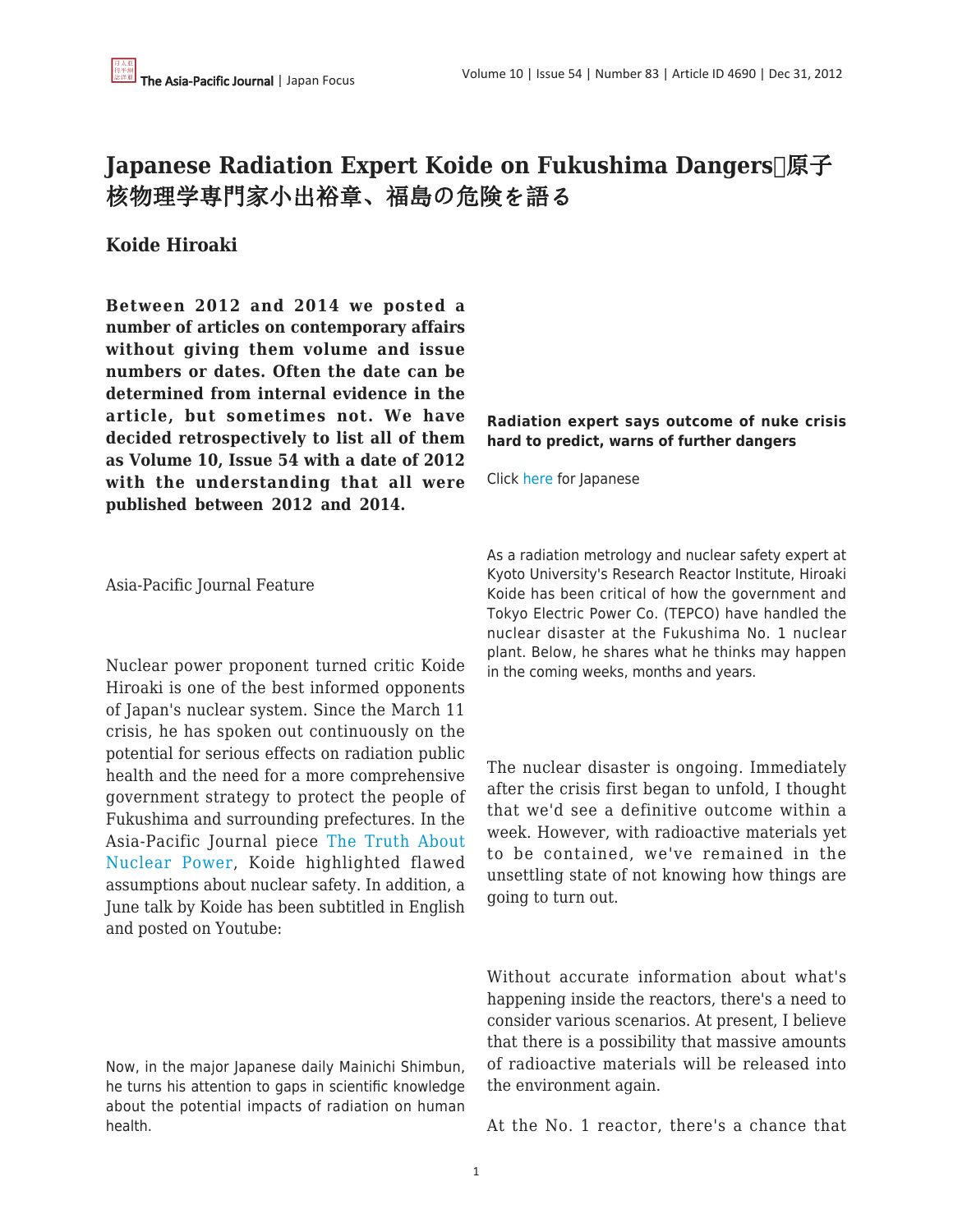melted fuel has burned through the bottom of the pressure vessel, the containment vessel and the floor of the reactor building, and has sunk into the ground. From there, radioactive materials may be seeping into the ocean and groundwater.

The use of water to cool down the reactors immediately after the crisis first began resulted in 110,000 cubic meters of radiation-tainted water. Some of that water is probably leaking through the cracks in the concrete reactor buildings produced by the March 11 quake. Contaminated water was found flowing through cracks near an intake canal, but I think that's just the tip of the iceberg. I believe that contaminated water is still leaking underground, where we can't see it. Because of this, I believe immediate action must be taken to build underground water barriers that would close off the nuclear power plant to the outside world and prevent radioactive materials from spreading. The important thing is to stop any further diffusion of radioactive materials.

The government and plant operator TEPCO are trumpeting the operation of the circulation cooling system, as if it marks a successful resolution to the disaster. However, radiation continues to leak from the reactors. The longer the circulation cooling system keeps running, the more radioactive waste it will accumulate. It isn't really leading us in the direction we need to go.

It's doubtful that there's even a need to keep pouring water into the No.1 reactor, where nuclear fuel is suspected to have burned through the pressure vessel. Meanwhile, it is necessary to keep cooling the No. 2 and 3 reactors, which are believed to still contain some fuel, but the cooling system itself is unstable. If the fuel were to become overheated again and melt, coming into contact with water and trigger a steam explosion, more radioactive materials will be released.

TEPCO says it is aiming to bring the No. 1, 2 and 3 reactors to cold shutdown by January 2012. Cold shutdown, however, entails bringing the temperature of sound nuclear fuel in pressure vessels below 100 degrees Celsius. It would be one thing to aim for this in April, when the government had yet to confirm that a meltdown had indeed taken place. But what is the point of "aiming for cold shutdown" now, when we know that fuel is no longer sound?

In the days ahead, the storage of enormous quantities of radiation-contaminated waste, including tainted mud resulting from the decontamination process, will become a major problem. Because the responsibility for spreading nuclear materials into the environment lies with TEPCO, it makes sense to bring all the radioactive waste to TEPCO headquarters in Tokyo.

Since that's not possible, the waste should be taken to the grounds of the nuclear power plant. If the plant is not large enough to accommodate all the waste, then a location close to the plant will also have to be designated as a nuclear graveyard. However, no one should take advantage of the chaos and force Fukushima to host interim radioactive waste repositories for spent fuel from other nuclear power plants.

Recovering the melted nuclear fuel is another huge challenge. I can't even imagine how that could be done. When the Three Mile Island